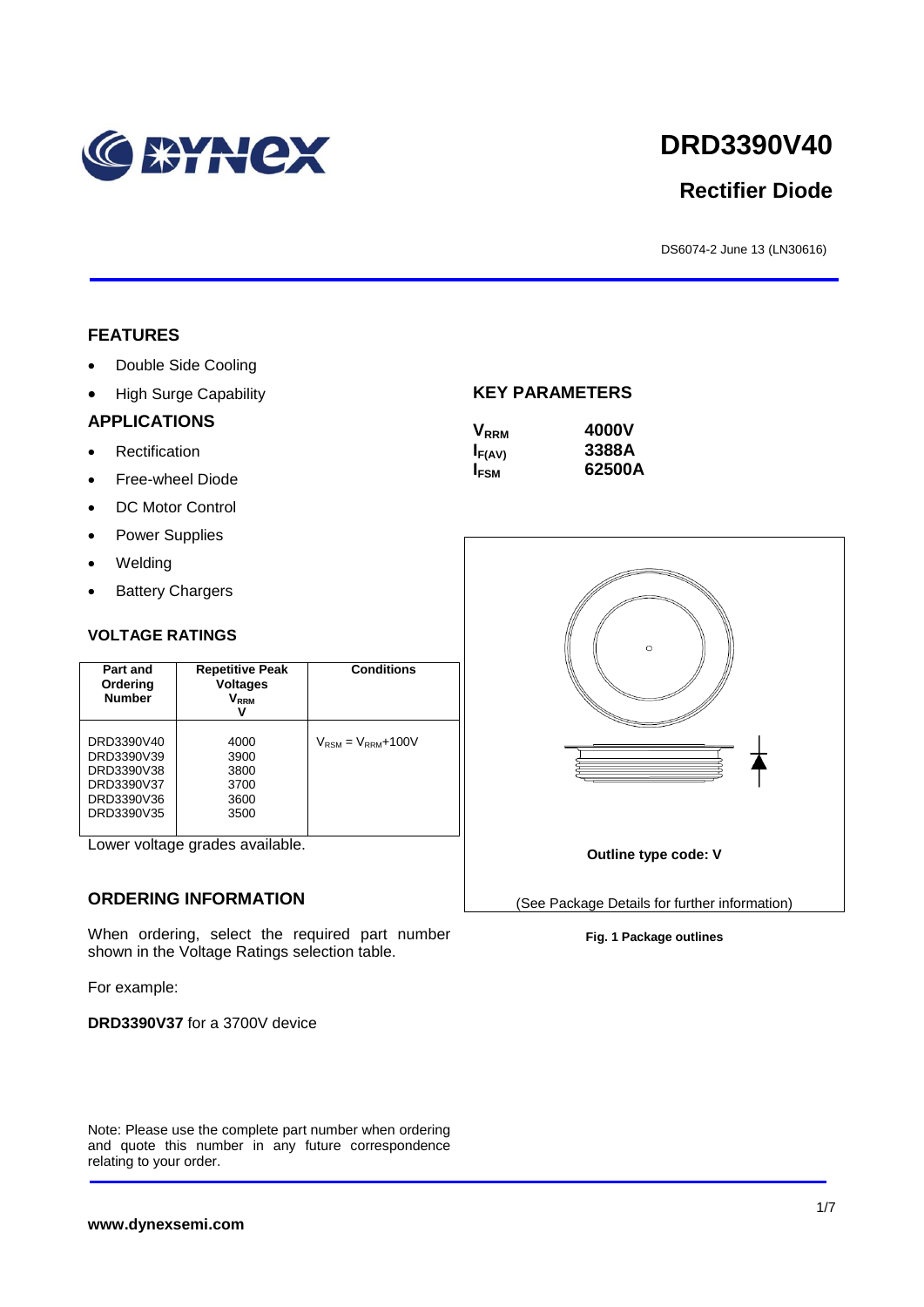

## **CURRENT RATINGS**

#### **Tcase = 75°C unless stated otherwise**

| Symbol                                 | <b>Parameter</b>                     | <b>Test Conditions</b>   | Max. | <b>Units</b> |  |
|----------------------------------------|--------------------------------------|--------------------------|------|--------------|--|
| <b>Double Side Cooled</b>              |                                      |                          |      |              |  |
| $I_{F(AV)}$                            | Mean forward current                 | Half wave resistive load | 4366 | A            |  |
| $I_{F(RMS)}$                           | <b>RMS</b> value                     | ۰                        | 6858 | A            |  |
| IF.                                    | Continuous (direct) on-state current | ۰                        | 6561 | A            |  |
| <b>Single Side Cooled (Anode side)</b> |                                      |                          |      |              |  |
| $I_{F(AV)}$                            | Mean forward current                 | Half wave resistive load | 2926 | A            |  |
| $I_{F(RMS)}$                           | <b>RMS</b> value                     | $\blacksquare$           | 4596 | A            |  |
| ΙF                                     | Continuous (direct) on-state current |                          | 4066 | A            |  |

#### **Tcase = 100°C unless stated otherwise**

| Symbol                                 | <b>Parameter</b>                     | <b>Test Conditions</b>   | Max. | <b>Units</b> |  |
|----------------------------------------|--------------------------------------|--------------------------|------|--------------|--|
| <b>Double Side Cooled</b>              |                                      |                          |      |              |  |
| $I_{F(AV)}$                            | Mean forward current                 | Half wave resistive load | 3388 | A            |  |
| $I_{F(RMS)}$                           | <b>RMS</b> value                     | ٠                        | 5321 | A            |  |
| IF                                     | Continuous (direct) on-state current | ۰                        | 4983 | A            |  |
| <b>Single Side Cooled (Anode side)</b> |                                      |                          |      |              |  |
| $I_{F(AV)}$                            | Mean forward current                 | Half wave resistive load | 2232 | A            |  |
| I <sub>F(RMS)</sub>                    | <b>RMS</b> value                     | $\blacksquare$           | 3506 | A            |  |
| IF.                                    | Continuous (direct) on-state current | $\blacksquare$           | 3015 | A            |  |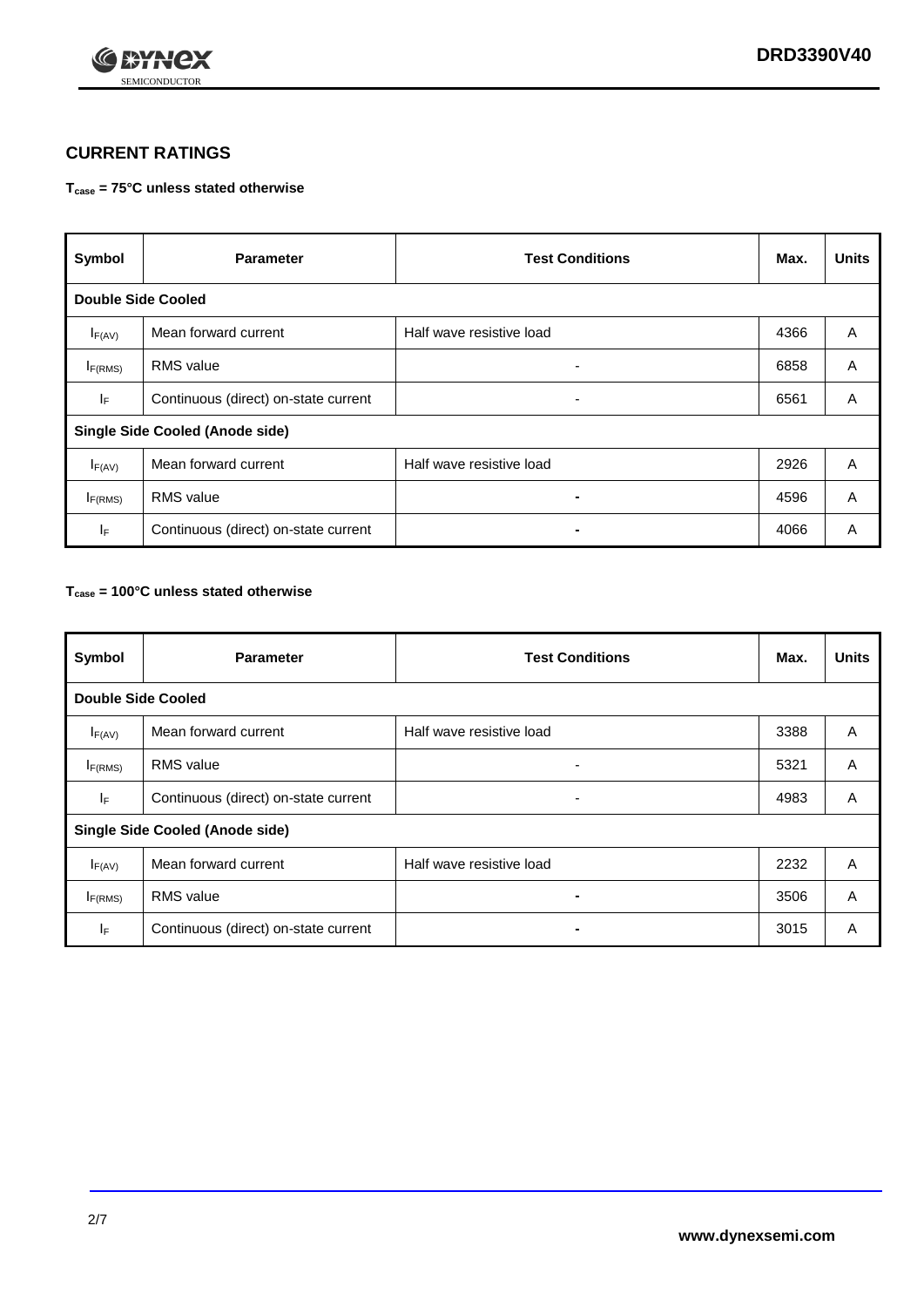

## **SURGE RATINGS**

| Symbol      | <b>Parameter</b>                        | <b>Test Conditions</b>                            | Max. | <b>Units</b>      |
|-------------|-----------------------------------------|---------------------------------------------------|------|-------------------|
| <b>IFSM</b> | Surge (non-repetitive) on-state current | 10ms half sine, $T_{\text{case}} = 150^{\circ}$ C | 50.0 | kA                |
| $l^2t$      | $I2t$ for fusing                        | $V_R = 50\% V_{RRM} - \frac{1}{4}$ sine           | 12.5 | MA <sup>2</sup> s |
| <b>IFSM</b> | Surge (non-repetitive) on-state current | 10ms half sine, $T_{\text{case}} = 150^{\circ}$ C | 62.5 | kA                |
| $l^2t$      | $I2t$ for fusing                        | $V_R = 0$                                         | 19.6 | MA <sup>2</sup> s |

## **THERMAL AND MECHANICAL RATINGS**

| Symbol            | <b>Parameter</b>                      | <b>Test Conditions</b>   |             | Min.                     | Max.   | <b>Units</b> |
|-------------------|---------------------------------------|--------------------------|-------------|--------------------------|--------|--------------|
| $R_{th(j-c)}$     | Thermal resistance – junction to case | Double side cooled       | DC          | ٠                        | 0.0075 | °C/W         |
|                   |                                       | Single side cooled       | Anode DC    | $\overline{\phantom{a}}$ | 0.015  | °C/W         |
|                   |                                       |                          | Cathode DC  | ٠                        | 0.015  | °C/W         |
| $R_{th(c-h)}$     | Thermal resistance – case to heatsink | Clamping force 43kN      | Double side | $\blacksquare$           | 0.002  | °C/W         |
|                   |                                       | (with mounting compound) | Single side | ٠                        | 0.004  | °C/W         |
| $T_{\mathsf{vj}}$ | Virtual junction temperature          | On-state (conducting)    |             | $\overline{\phantom{a}}$ | 160    | °C           |
|                   |                                       | Reverse (blocking)       |             | ٠                        | 150    | °C           |
| $T_{\text{stg}}$  | Storage temperature range             |                          |             | $-55$                    | 150    | °C           |
| $F_m$             | Clamping force                        |                          |             | 38.0                     | 47.0   | kN           |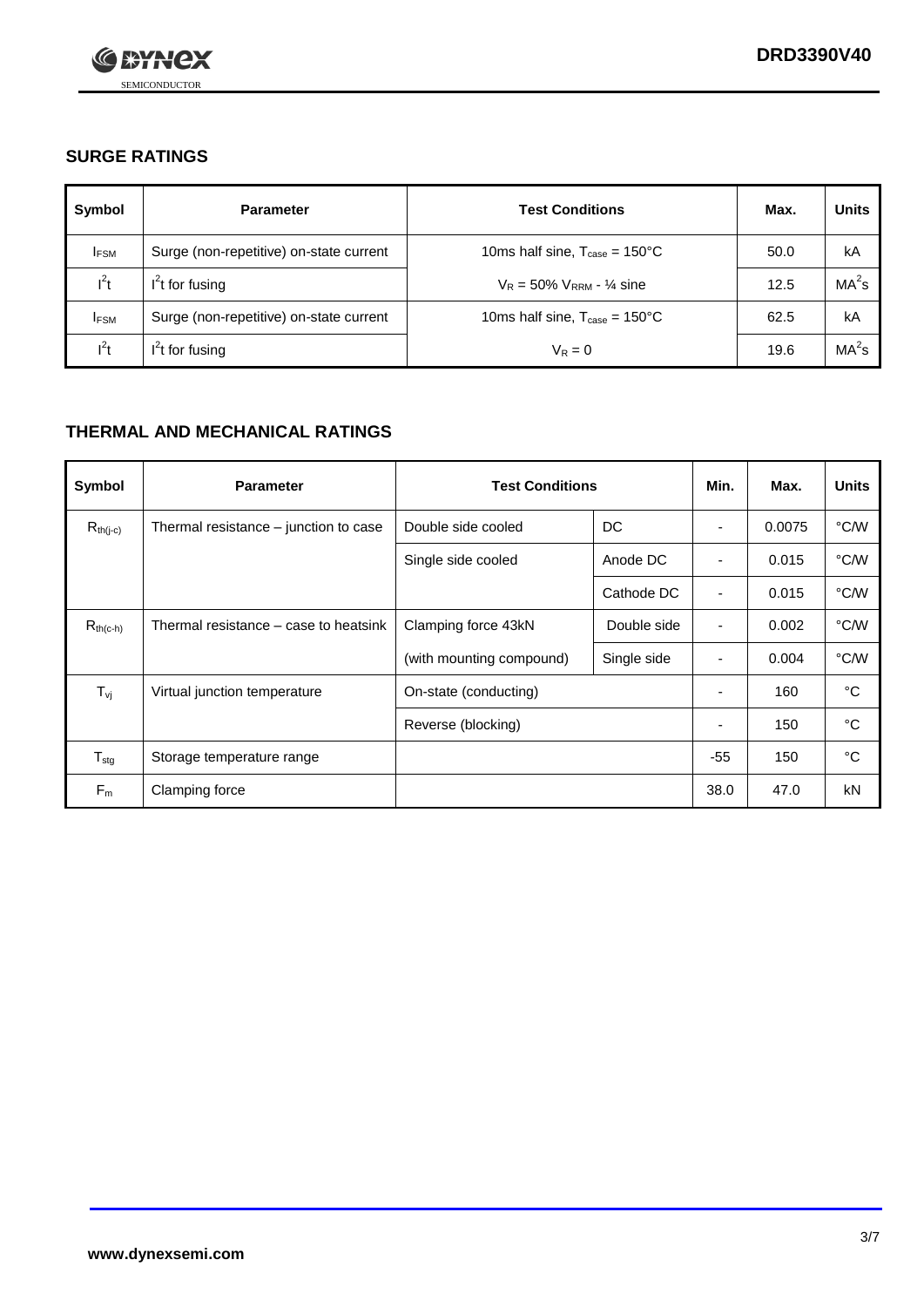

## **CHARACTERISTICS**

| Symbol                 | <b>Parameter</b>              | <b>Test Conditions</b>                          | Min.                     | Max.  | <b>Units</b> |
|------------------------|-------------------------------|-------------------------------------------------|--------------------------|-------|--------------|
| $V_{\mathsf{FM}}$      | Forward voltage               | At 3000A peak, $T_{\text{case}} = 25^{\circ}C$  | $\overline{\phantom{0}}$ | 1.15  | V            |
| <b>I</b> <sub>RM</sub> | Peak reverse current          | At $V_{DRM}$ , $T_{case} = 150^{\circ}C$        | $\overline{\phantom{a}}$ | 250   | mA           |
| $Q_{\rm S}$            | Total stored charge           | $I_F = 2000A$ , dl <sub>RR</sub> /dt = 3A/us    |                          | 5000  | μC           |
| $I_{rr}$               | Peak reverse recovery current | $T_{\text{case}} = 150^{\circ}$ C, $V_R = 100V$ |                          | 150   | A            |
| Vто                    | Threshold voltage             | At $T_{\rm{vj}}$ = 150°C                        | ٠                        | 0.75  | V            |
| $r_{\text{T}}$         | Slope resistance              | At $T_{\rm{vj}}$ = 150°C                        | ٠                        | 0.118 | $m\Omega$    |

#### **CURVES**





$$
V_{TM} = A + B\ln (I_T) + C.I_T + D.\sqrt{I_T}
$$

 $V_{TM}$  **EQUATION** Where  $A = -0.15357$  $B = 0.177571$  $C = 0.000179$  $D = -0.01294$ these values are valid for  $T_j = 150^{\circ}$ C for  $I_F$  500A to 5000A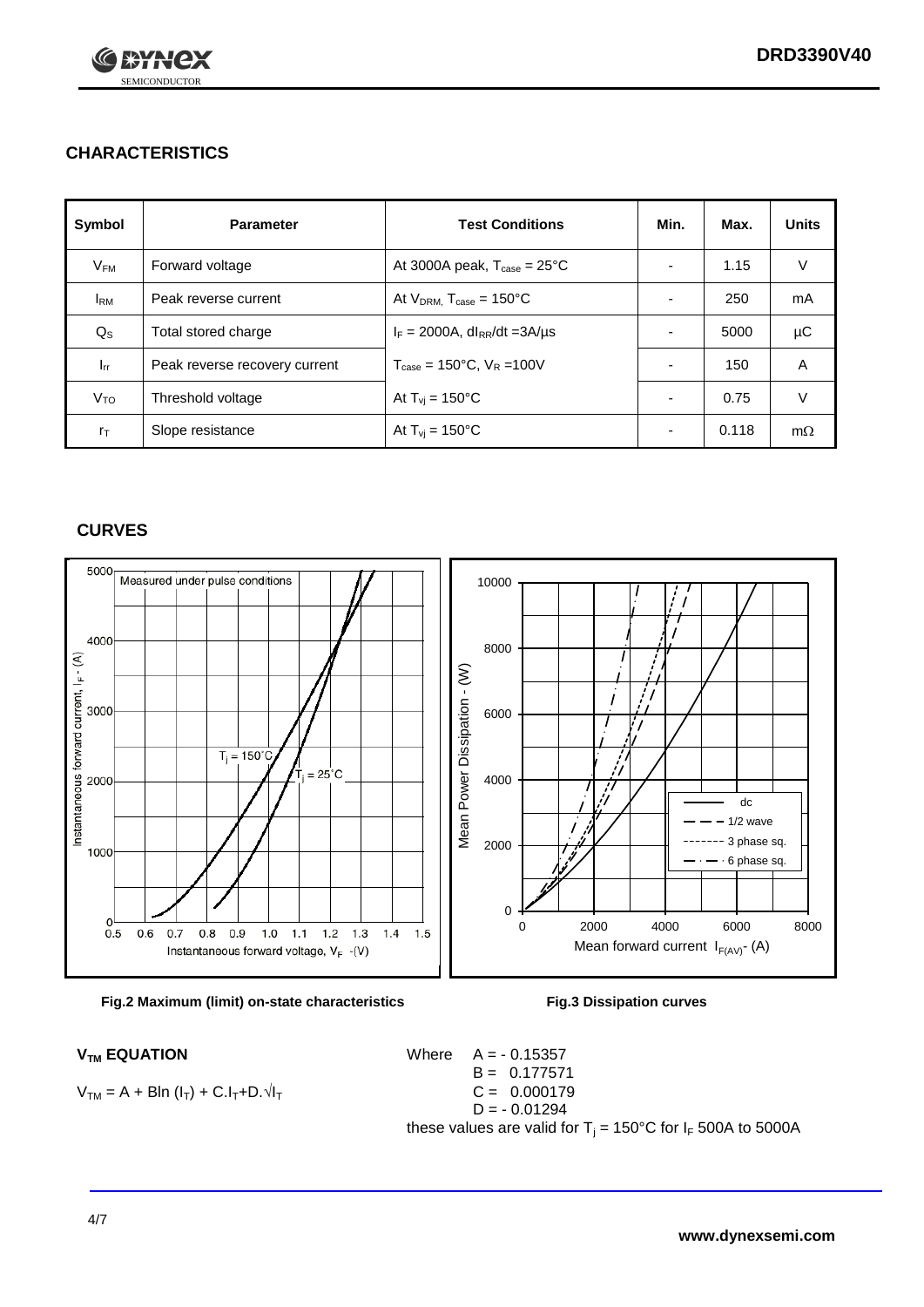

#### **DRD3390V40**



**(with 50% VRRM at Tcase 150°C)**

**junction to case**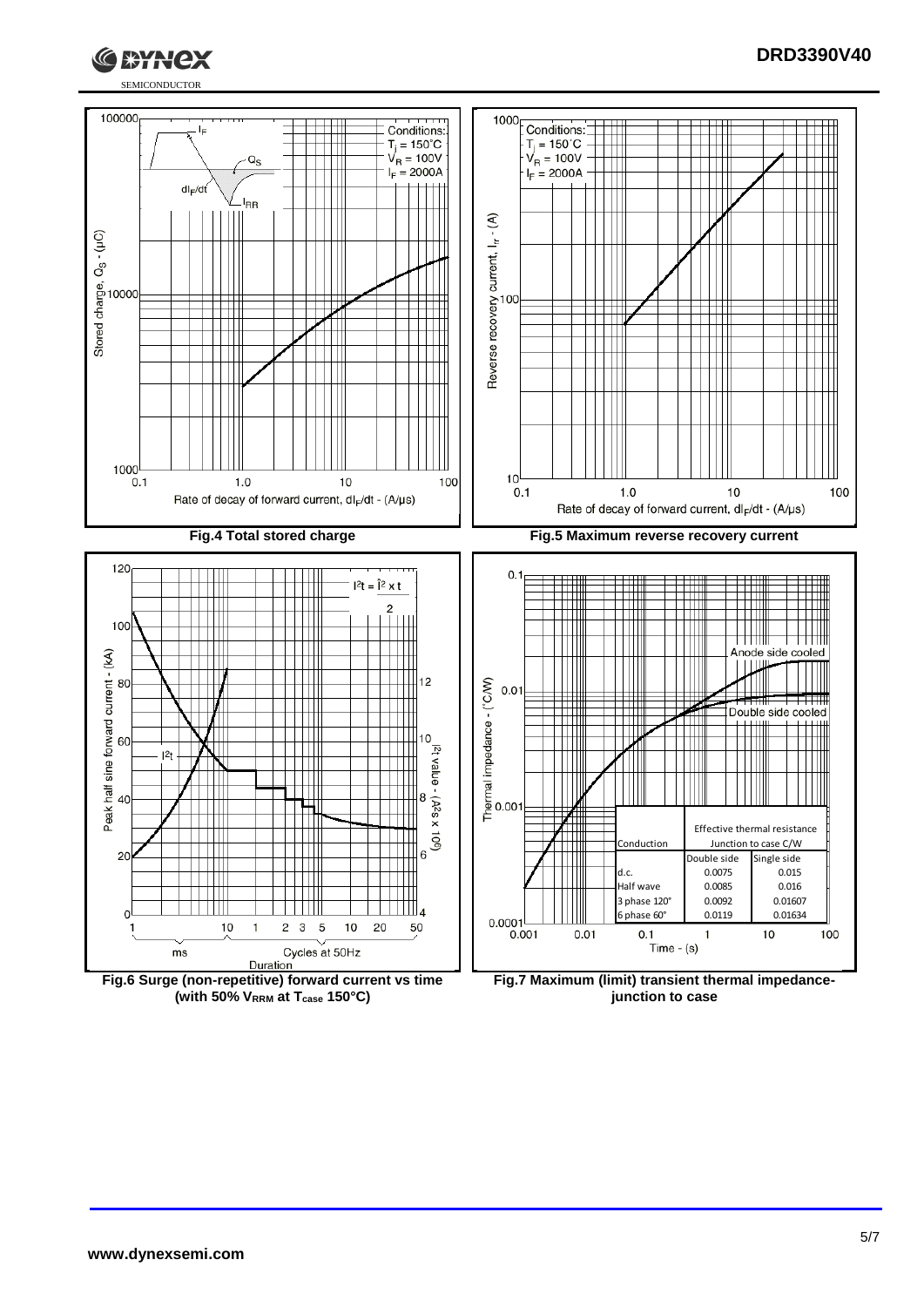

## **PACKAGE DETAILS**

For further package information, please contact Customer Services. All dimensions in mm, unless stated otherwise. DO NOT SCALE.



#### **Note:**

Some packages may be supplied with gate and or tags.